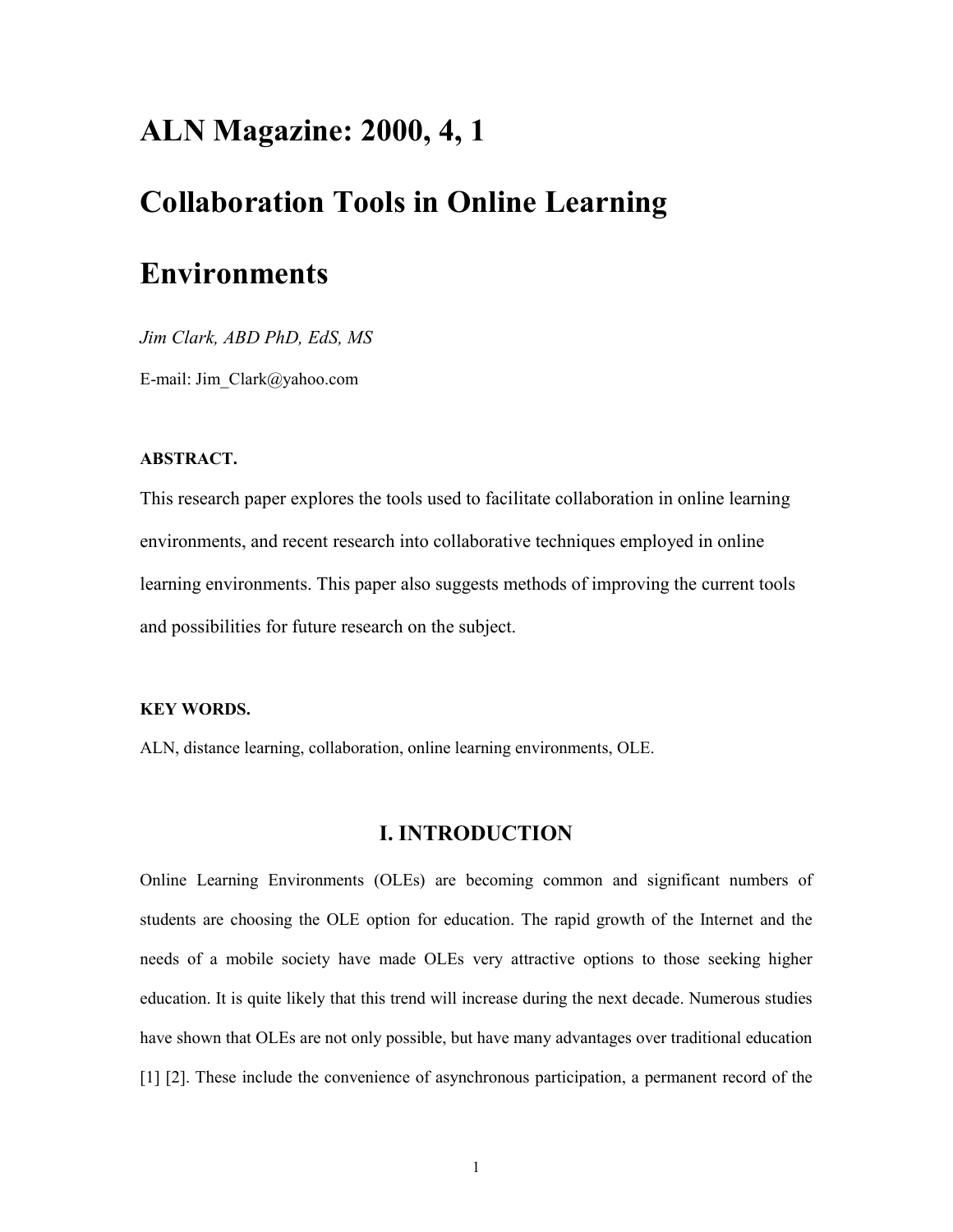class, and analysis tools. Like any new technology, it takes research and experimentation over a period of time to implement OLEs and optimize them. In spite of the many advantages of OLEs, numerous experts agree that more research, experimentation, and better tools are needed to approach the maximum potential this new technology offers [3] [4]. As an OLE instructor, one of the biggest complaints I hear from prospective students is the lack of comradery and collaboration that would occur in a face to face (FTF) classroom environment. Many experts have agreed that the person-to-person interactions that are typical of classroom education play an important part in learning and that similar interactions should be encouraged in OLEs [5] [6].

### **II. BRIEF HISTORY**

Considerable studies have been done on methods of collaboration in OLEs and similar systems. Among the earliest were the Electronic Information Exchange System experiments in the late 1970's by Hiltz and Turoff. These National Science Foundation experiments studied methods of making group decisions and collaborating on projects and documents. Since then, many OLEs have been created and much courseware has been developed to facilitate them. This has given numerous educators time to study the differences between online learning and classroom learning. Some experiments have combined the two and advocate eliminating the separation of OLEs and traditional classes [7]. The popularity of OLEs, the mobility of today's potential students, and the increasing access to high speed Internet communication has made resolving the problems with OLEs critical to today's educators.

### **III. PROBLEM STATEMENT**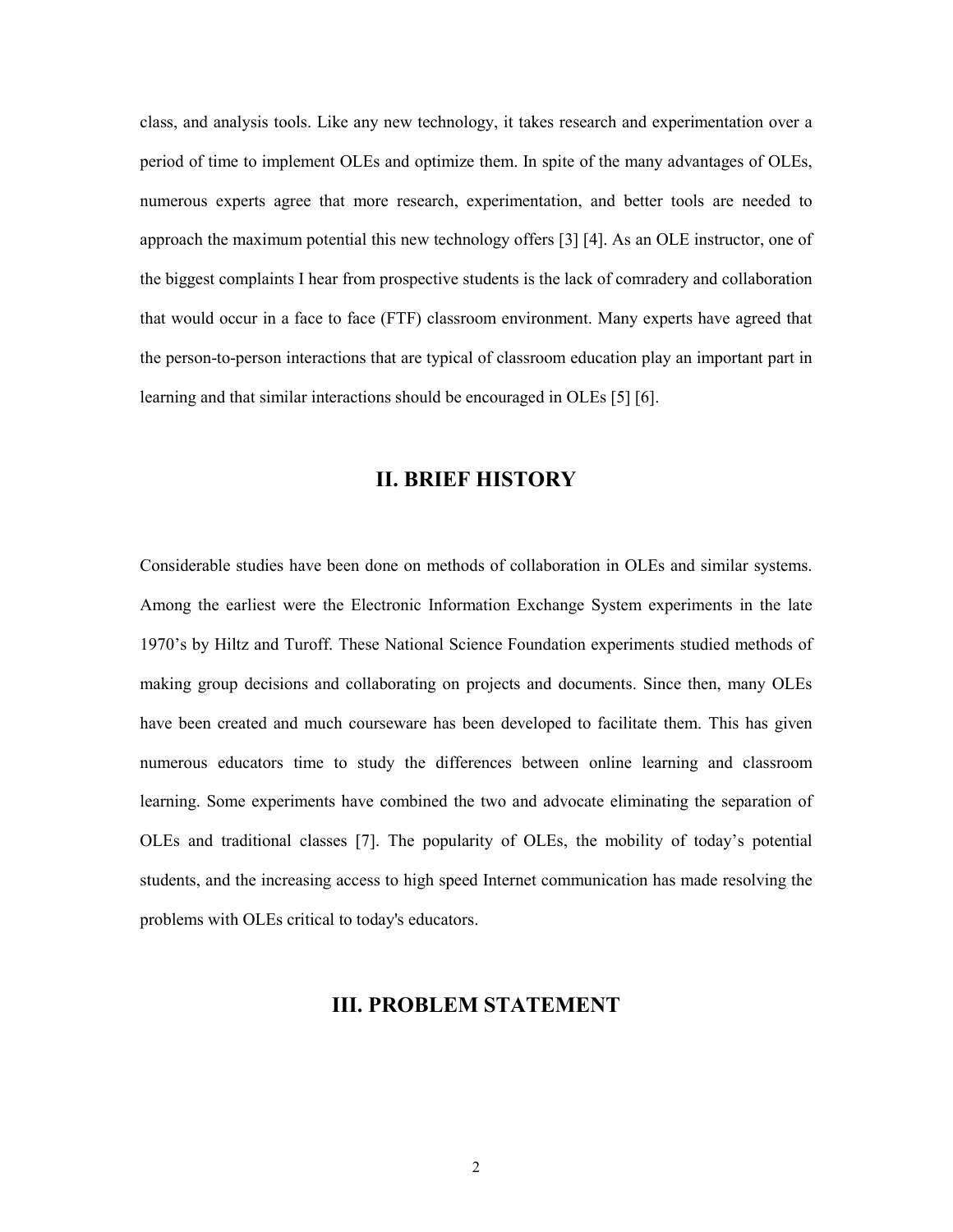Based upon research and experiences teaching online, several problems have become apparent. But first, what is an OLE? An OLE is a space, usually defined by software on a computer network, designed to facilitate the transfer of knowledge to a student. By definition an OLE can include synchronous activities, unlike an Asynchronous Learning Network (ALN), although most OLE's are primarily asynchronous. Initially, the OLE was perceived to be just like a traditional FTF classroom [8]. Students were required to gather at preset times for a specific interval to read lecture and discussion information and occasionally comment. This caused many problems. Most people can talk much faster than they can type. The technology did not deal well with simultaneous comments from multiple people. This often offset the advantage of not having to travel to a traditional classroom. Soon, the asynchronous capabilities were exploited allowing people to connect as desired. The OLE has grown both in use, popularity, and power. Recently, the OLE was defined by Dringus and Terrell [9] as: "...a distinct, pedagogically meaningful and comprehensive online learning environment by which learners and faculty can participate in the learning and instructional process at any time and any place". This is quite different from a simulation of a traditional classroom. There are many advantages that OLEs offer over traditional classrooms. In fact, the advantages are so great that Turoff [7] feels traditional students without access to OLE tools are being given an inferior education. Yet, in spite of all the advantages, there are drawbacks to OLEs as currently deployed. One of the greatest drawbacks is the loss of student interaction and friendships that would occur in a FTF classroom [1] [10]. An effect of this is a potential reduction in learning and motivation.

# **IV. COLLABORATION AS A SOLUTION AND ENHANCEMENT TO ONLINE LEARNING**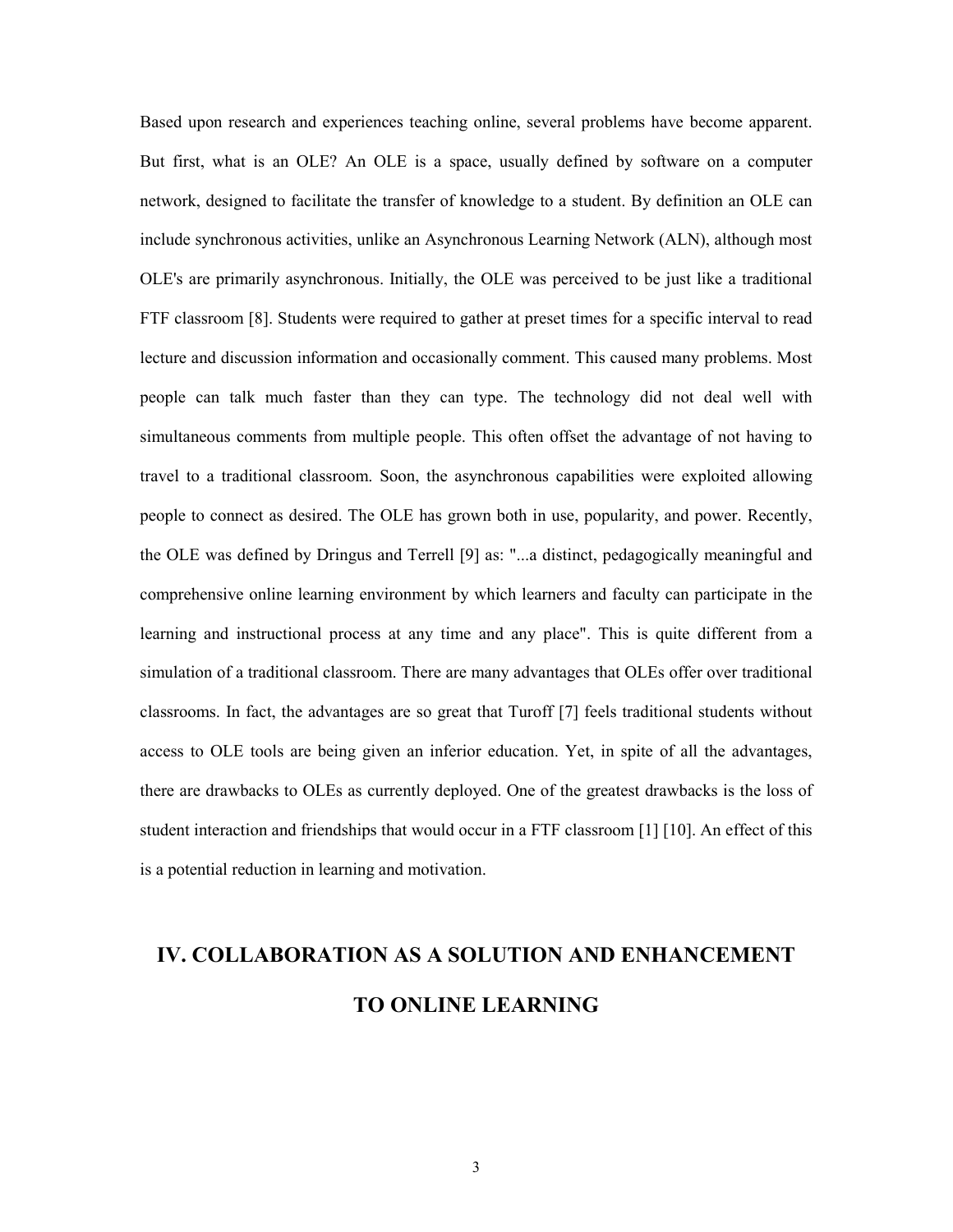Collaboration has been defined as "... any activity that in which two or more people work together to create meaning, explore a topic, or improve skills" [6]. There is ample evidence from traditional classroom environments, nontraditional FTF environments, and OLEs to indicate that collaboration can enhance learning. Jarvis [11] stated that learning always occurs in social situations. He goes on to state that learning is both a social and a personal phenomenon. The sharing of multiple perspectives tends to increase the knowledge learned and the satisfaction derived from the process. In OLEs, collaboration has been defined as a process where "... both teachers and learners are active participants in the learning process; knowledge is not something that is 'delivered' to students, but rather something that emerges from active dialog among those who seek to understand and apply concepts and techniques" [12].

There are many examples of collaboration being used to improve learning, participation, and satisfaction. Turoff [7] stated that students in an OLE are getting a significantly better education than FTF students and advocates giving FTF students OLE capabilities to compensate. In the same paper, Turoff discussed the results of augmenting FTF classes with OLE capabilities during the 1980's. Turoff was able to go from 5% participation to 100% participation through the use of OLE capabilities and the quality of the discussion was significantly increased. Reasons for this include the additional time to review comments before posting them, students' knowledge that the instructor and other students will permanently be able to review their comments and know if they do not comment, and concern over how other students will perceive them. Turoff also observed that "Students are far more concerned with the views of the other students on the quality of their work than those of the professor. As a result motivation is significantly increased."

In a study at Texas A&M University [13] student behavior was studied. The results indicated that the asynchronous collaboration capabilities of the OLE employed increased student interaction,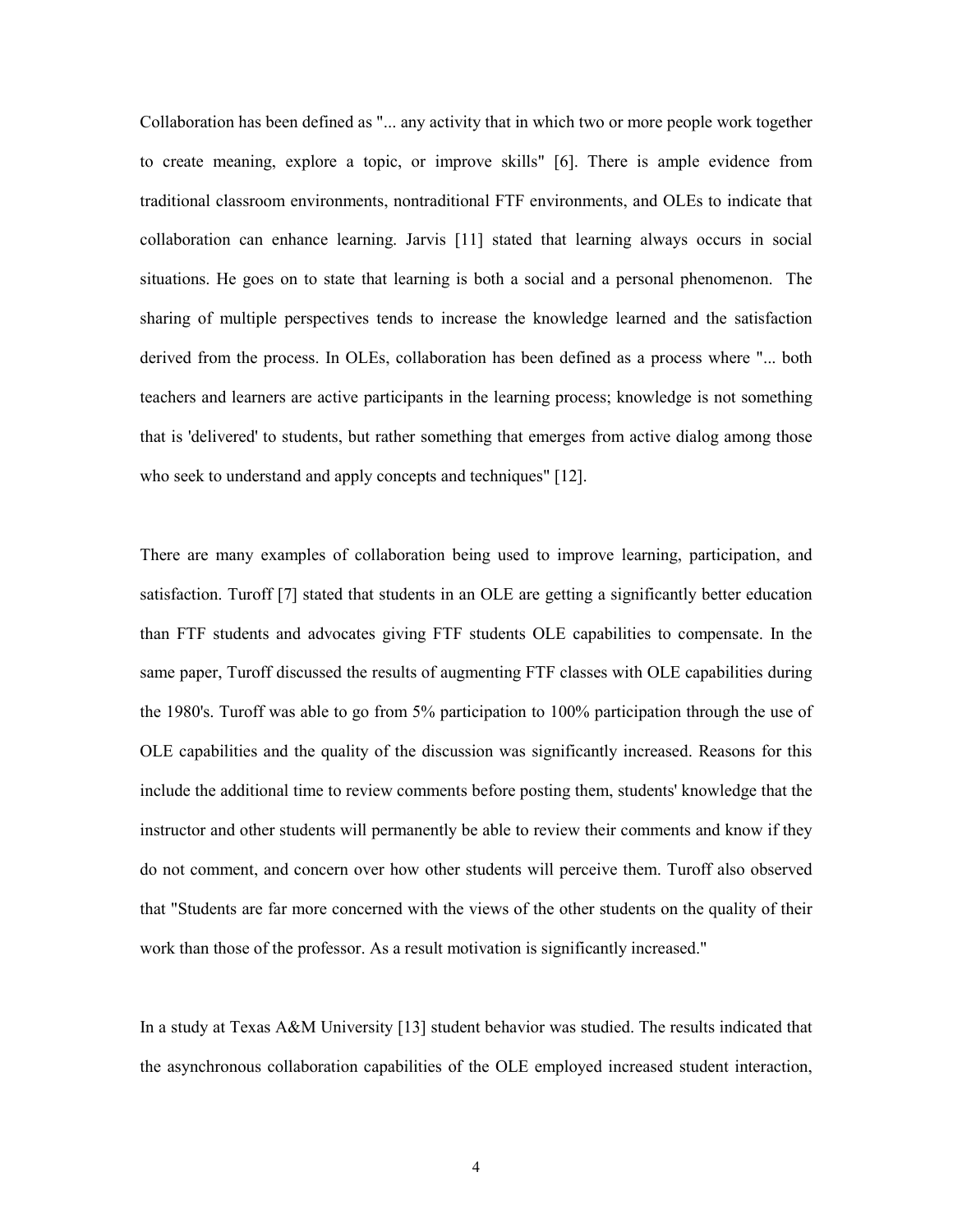satisfaction, and learning. "Students commented that the collaborative structure of the conferences helped them advance academically and made them feel part of a larger group" [13].

A study of online collaboration as an aid to foreign language instruction Warschauer [4] discussed the importance of students collaborating with each other and with instructors to make educational leaps beyond what they would be able to do on their own. Warschauer goes on to state that the asynchronous nature combined with the written record permit collaboration of a type not possible in verbal conversations. In this online collaboration, reflection and interaction are linked, a group can resolve multiple ideas simultaneously, and improvements in conversational balance, equality, and consensus are possible.

Goldenberg [14] listed collaboration as an aid to education. Based upon previous studies [15] [16], Goldenberg found collaborative groups had a higher retention rate, were more motivated, and were more supportive of fellow students' efforts. These actions led to the formation of a virtual learning community and formed skills that would be useful for collaborative efforts in the post-educational world.

Most educators have experienced the advantages of collaboration in the FTF environment and could make the conceptual leap that collaboration could be a valuable aid in the OLE as well. Just as the classroom has a chalkboard, overhead projector, and other learning tools incorporated into it, the OLE also has tools to permit collaboration.

### **V. COLLABORATION TOOLS**

An advantage of the OLE over the traditional FTF classroom is the many additional teaching tools available. Many of these tools can be used as an aid to collaboration with the benefits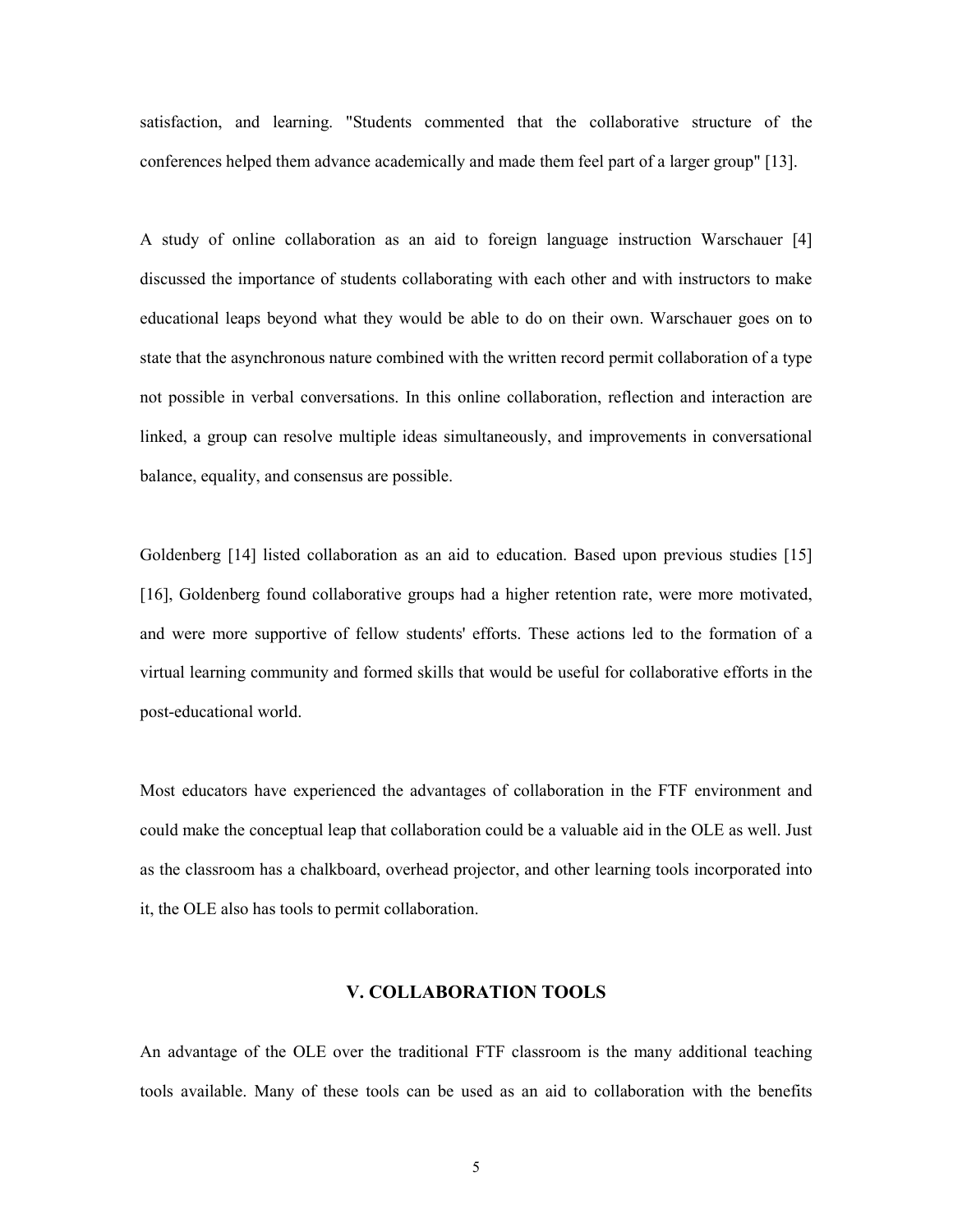collaborative learning brings. These tools have evolved from the inspired ideas of the pioneers to the market driven packages available today. A discussion of the more powerful tools seems in order.

One of the oldest and most powerful collaboration tools is electronic mail or E-mail. "A broader range of activities is possible when many-to-many communication is tied to E-mail writing. For example, with a class bulletin board or E-mail discussion list, students can collaboratively work in pairs, small groups, or the whole class throughout the entire week. The asynchronous nature of E-mail makes it suitable for more complex writing and problem-solving tasks than could be accomplished via synchronous discussion in a class" [4]. E-mail is usually available in every OLE and most online students have one or more E-mail accounts. A disadvantage to E-mail is its lack of organization and the likelihood of information overload occurring when multiple topics or large groups are involved [6]. In spite of its limitations, E-mail is an excellent choice for communicating private information and short collaborative projects involving small group sizes.

The public conference is an excellent collaborative tool for both instructor-student collaboration and student-student collaboration. "A computer conference is a stored transcript of a discussion by a group in easily accessible format" [6]. The ability to see a group of related conversational items (commonly called a thread) is a great advantage of conferences over E-mail. Online conferences can often be organized by subject, group, or other criteria. Some can also be reorganized as they evolve to ease collaborative efforts and reduce information overload. The material on a public conference has a tendency to be more thought out than verbalized material [14]. Because both a student's peers and his instructor can read a public conference, and due to the permanent nature of the material, comments presented there are often more thought out than E-mail. Many public conferences have mechanisms to track what items are unread and allow reading in various orders. Some also allow reading a thread as a whole rather than just the latest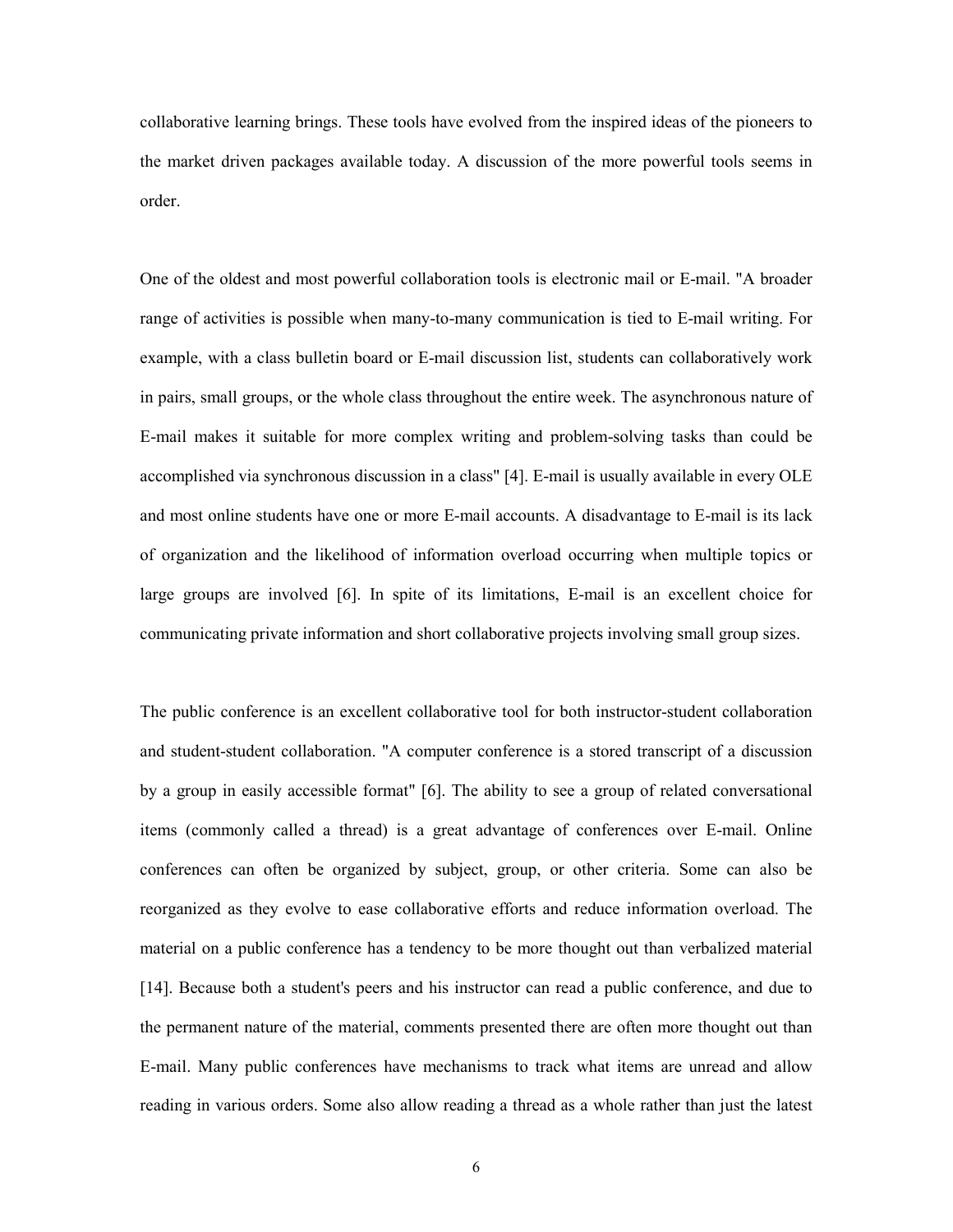addition to the thread. This permits creating logical order from asynchronous contributions to multiple threads.

One disadvantage with public conferences occurs when a class breaks into groups to complete assignments. The posting of all the groups' information into one shared area permits plagiarism, makes keeping topics separate difficult, and causes information overload. The solution to this dilemma is the private conference. A private conference usually has the same organizational capabilities as the public conference but has a membership limited to the subset of the class specific to the current project. By using several private conferences students can work on multiple projects with various other students while maintaining organization, privacy, and limiting information overload. By using private conferences to discuss topics during critical course periods, students can assume a higher degree of control over their learning experience [3].

An extremely powerful tool that is seldom implemented is the gated conference. When facilitating a discussion in a public conference, the students can reread all the previous answers before giving their own opinion. This has the effect of limiting the diversity of responses since some students may want to agree with their peers. It also opens up the possibility of plagiarism. In the gated conference, the question must be answered before the other answers and general discussion can be accessed. The gated conference, which has also been described as question and answer protocol [7], gives better results than a classroom conversation for the same reasons. The gated conference structure was developed as part of the computer based decision support experiments at NJIT during the 1980's and proved a valuable tool in forcing equal participation and independent thought [10].

Shared document capabilities are a great aid to collaboration. These tools allow the author of a document to permit others to make changes to the document. This permits the creation of a shared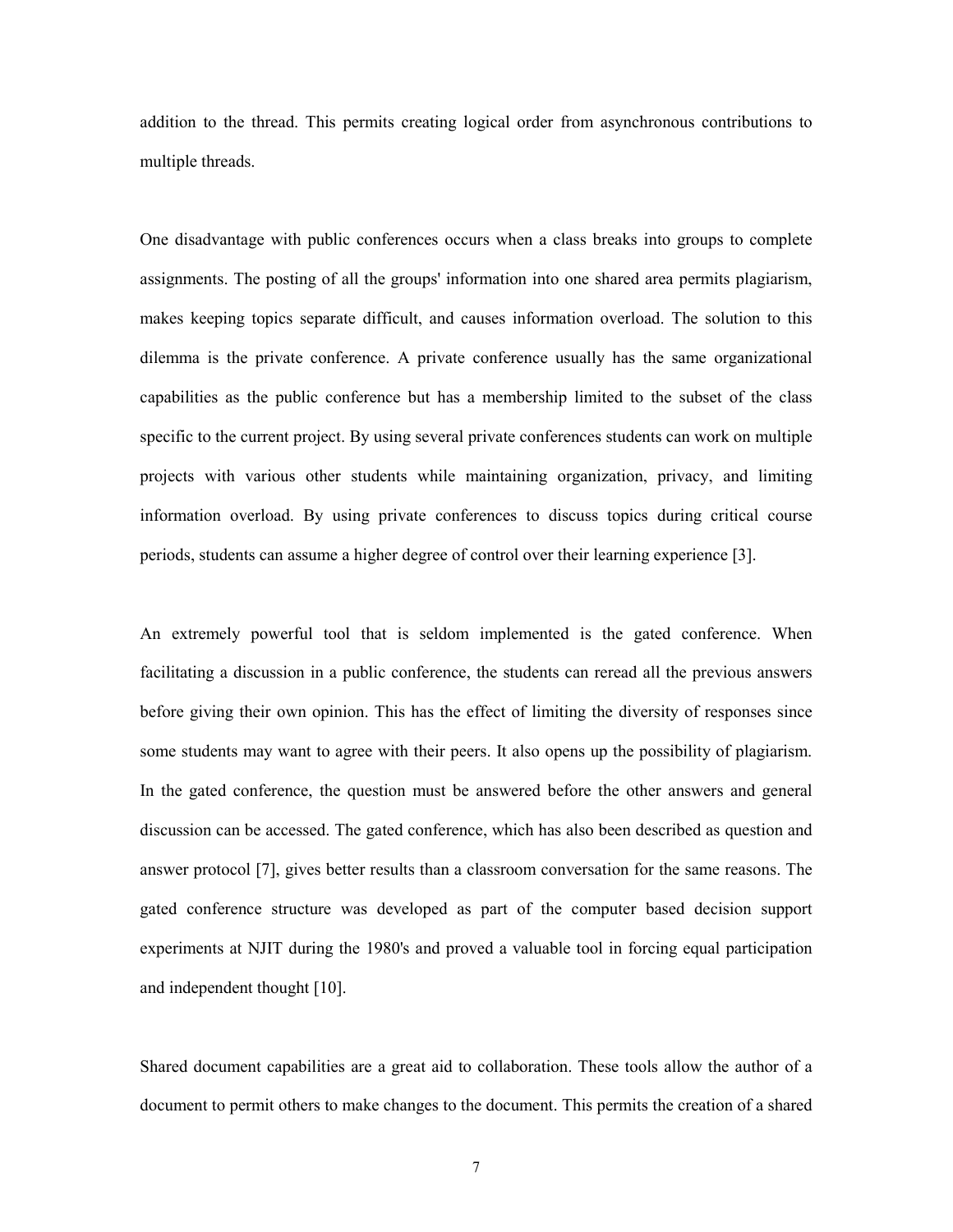work without the constant transfer of the document between participants and the logistical challenges associated with it. For example, each student might contribute a section to the document. Then, they might review the total document making changes until a final product was agreed upon. Sophisticated systems would keep track of document changes as well as the original text and the author of each. This would permit several people to suggest rewrites of the same passage simultaneously. The group could then view all the proposed changes and pick the overall best. This has been done to some degree in public conferences that allow multiple authors and editors, as well as in Lotus Notes based systems.

Although it seems to be declining in popularity, videotape can be used as a collaborative tool. The primary advantage of videotape is in its asynchronous nature and its ability to hold very large amounts of information. A detailed lecture using sound, video, pictures, and animation can be distributed to the students in lieu of a long multimedia lecture. Although it is conceivable that videotape could be exchanged by students to emulate a discussion or conference, no examples of this could be found. Considering the logistical difficulties and the increasing ability of the Internet to provide multimedia access, this method is unlikely to be used. It is likely in the near future that public conference items may contain much more audio and video attached to augment the content.

### **VI. FOSTERING COLLABORATION IN OLE's**

Having a good set of tools is critical to the OLE, but is usually insufficient to cause spontaneous collaboration. Methods have been developed by educators for centuries to foster collaborative learning in students utilizing the FTF medium. Many of these are applicable to the OLE, as well as some unique new strategies.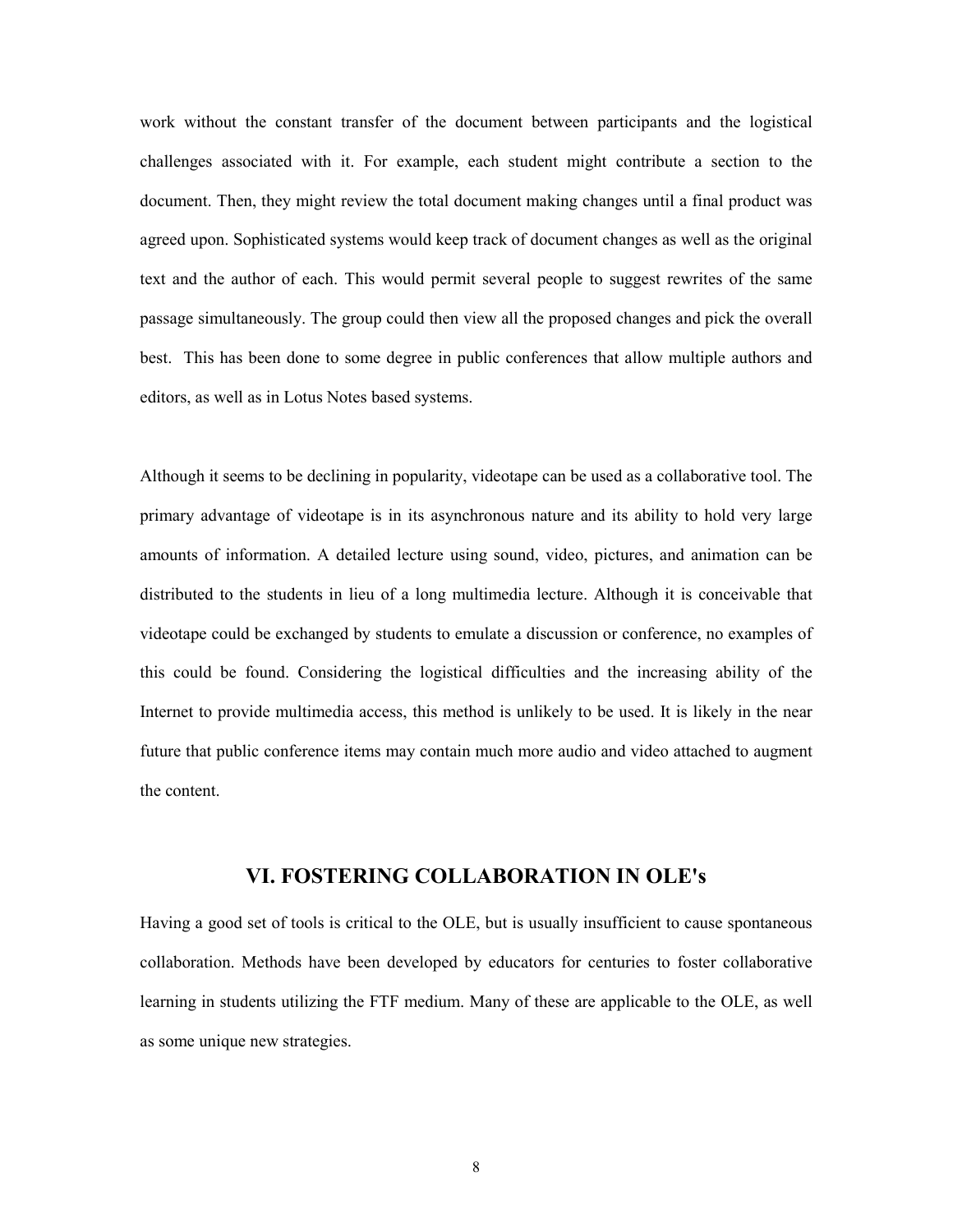A sense of community and some basic knowledge about fellow students is something that is usually present in FTF classrooms. With the right software and an emphasis on collaborative rather than individual learning, the OLE can facilitate a strong sense of community [10]. One method of stimulating this process is the posting of a public introduction and basic bio by the instructor and all of the students as an initial requirement of the course. This gives the members of the class insight into each other's background, interests, and skills. An additional advantage is the rapid feedback that all the students are in the right course and capable of posting a comment.

The ongoing discussion is another method that can be used to stimulate collaborative learning. Ideally, after an initial start by the instructor, the students continue a discussion on their own, optimally creating new related discussion threads. This moves the motivational input from the instructor to the students, causing them to take charge of their education and stimulating active learning. Encouraging students to answer each other's questions can further stimulate an ongoing discussion. Initiating this form of ongoing discussion can be very difficult. Making it clear that participating in discussions will be considered in determining grades can be helpful. An additional requirement for this process to occur is willingness on the instructor's part to let go of control and avoid dominating the discussion. Many instructors have difficulty making the transition from complete control of the classroom to monitoring unobtrusively.

The debate is a collaborative learning tool that can be used in the OLE as well as in the FTF medium. Students are divided into groups and assigned opposite sides of an argument to defend. The students do not need to agree with the argument, and may learn more from defending a viewpoint they disagree with than from one they endorse.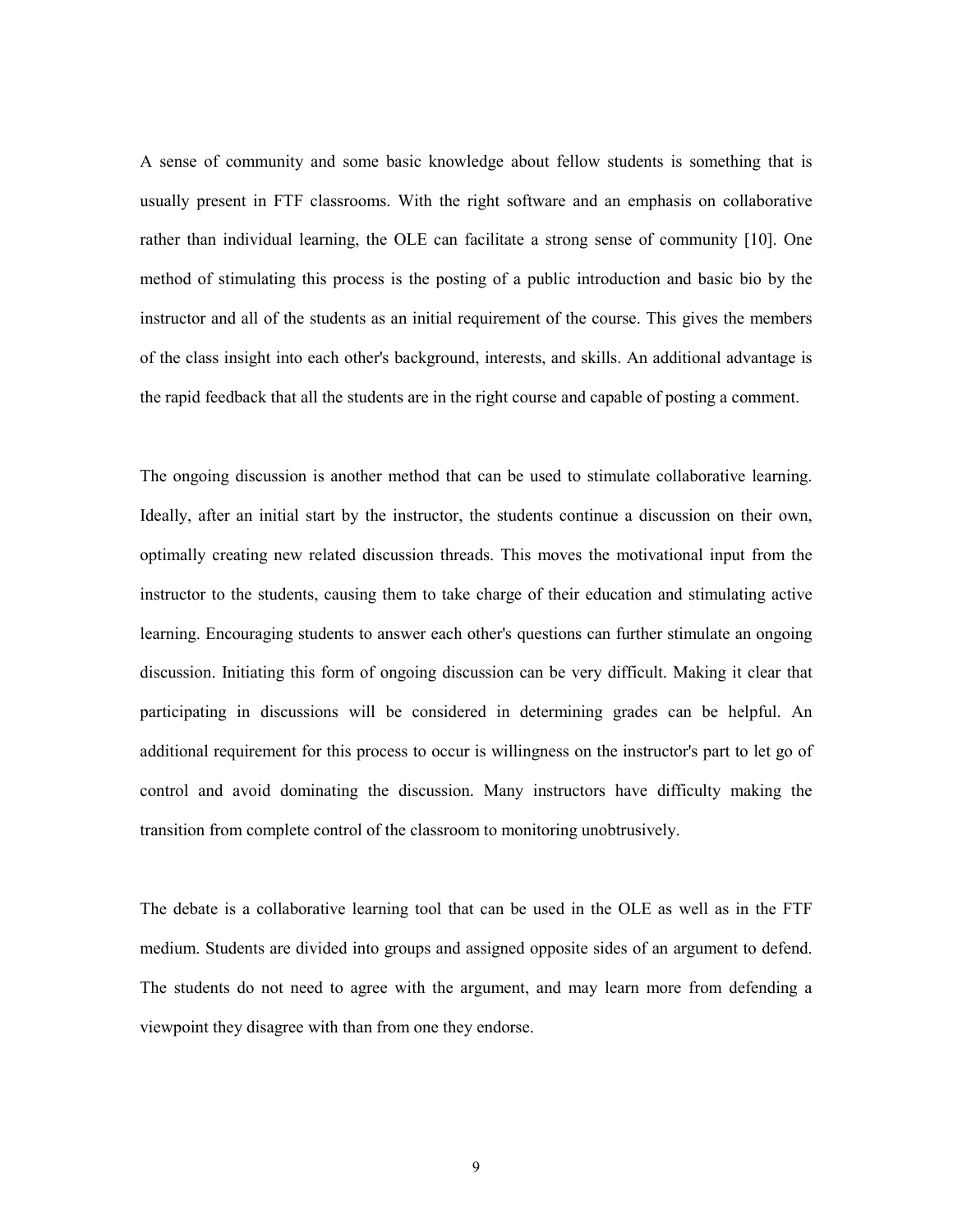Group projects are another method that can be used to foster collaborative learning in the OLE. Students can be divided into manageable groups to collaborate on a project. Some difficulties are likely with group projects such as unequal participation, varying skills throughout the group, and disagreement about organization and content. This is much like the real world, and working through these difficulties is extremely educational in itself.

A group paper can be assigned to foster collaborative learning when the proper tools are available. Each student can be assigned to write a portion of the paper. They can then actively merge the sections together or appoint an editor to do the assembly. This usually involves more cooperation and participation than simple group projects, and sufficient time to complete the project must be allotted.

Other collaborative learning tools involve group tests, group stories, role playing, and synchronous group activities. Two final methods that are worthy of mention are group voting activities and group list creation activities. In group voting activities a set of choices are presented and the class or a group within it vote on the importance, order, or make similar selections from the choices. Participants can then make comments advocating their selections and try to convince others to support their selections. In group list creation the class or group create the initial list and then debate upon the importance or order of the items on the list.

### **VI. RECOMENDATIONS**

After teaching several years online and studying the research work referenced in this paper, several recommendations come to mind. Firstly, although similar in many ways, OLEs have new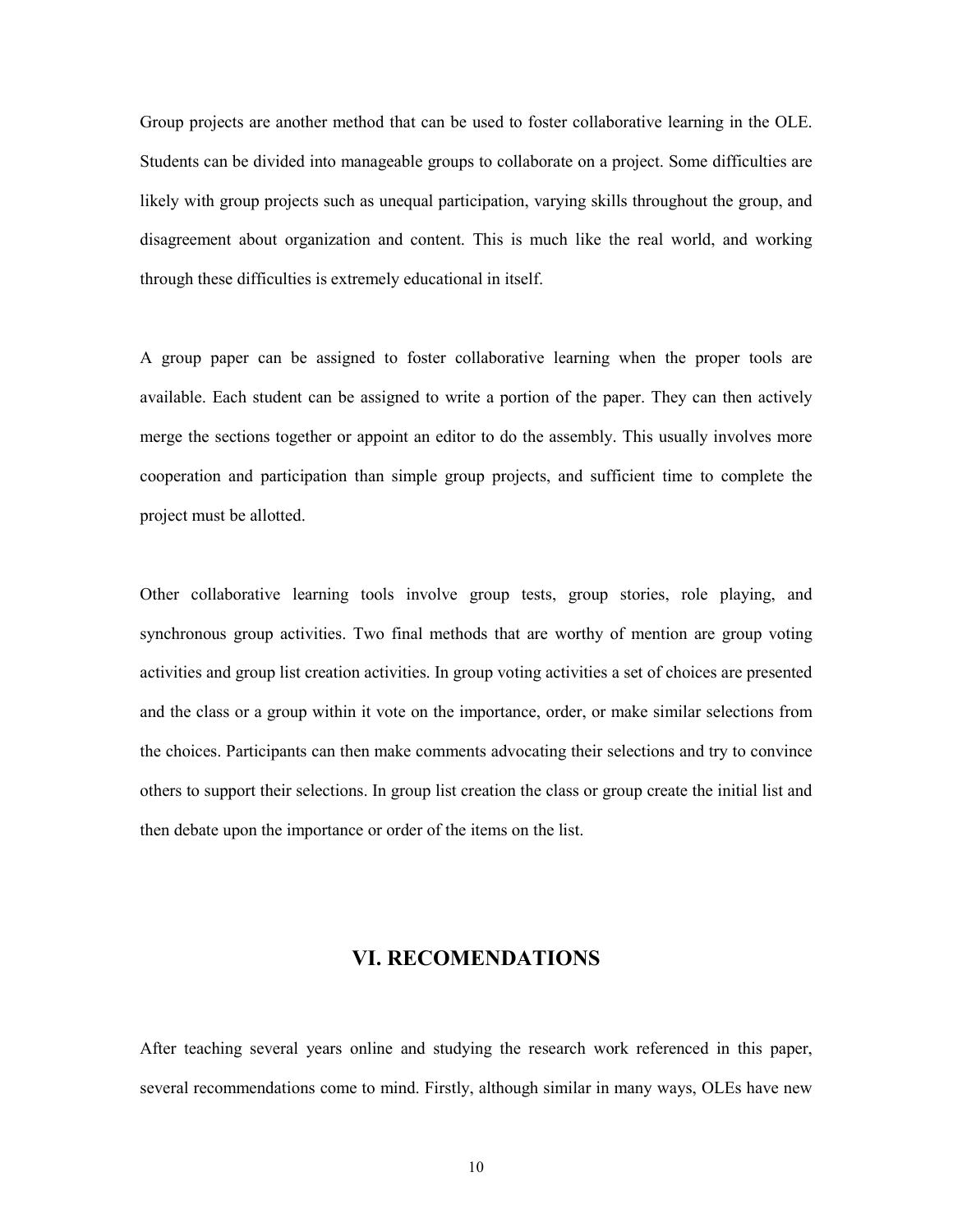difficulties, unique advantages, and work differently than traditional FTF educational environments. Detailed studies of the various methods described in this paper and their effect upon learning and student satisfaction should be undertaken. Comparisons of OLE trained students versus FTF students should be done to determine when FTF might have advantages over OLE methods. Finally, FTF students that have access and motivation to use an OLE as a supplement to their education should be compared to OLE only students.

The stimulation methods and communication methods that are optimal for OLEs are likely different than those that are optimal for FTF environments. There are significant differences in the methods that can be used to stimulate and facilitate collaborative learning in the OLE. Studies of how these processes work, with the goal of improving the tools available, would likely be of great benefit to the students and instructors.

Group dynamics appear to be different in OLEs than in FTF environments. More studies in online group dynamics would likely give insight into methods to foster collaboration and ways to maintain participation and recover from collaborative failures.

Several steps have shown great promise in stimulating collaborative learning in OLEs. These include mandatory class introductions, gated conferences, and small class sizes. These should be incorporated in any planned online class.

Encouraging collaboration through discussion, group projects, group papers, and the other methods discussed to create group bonds and make the students more central to their education should be continued.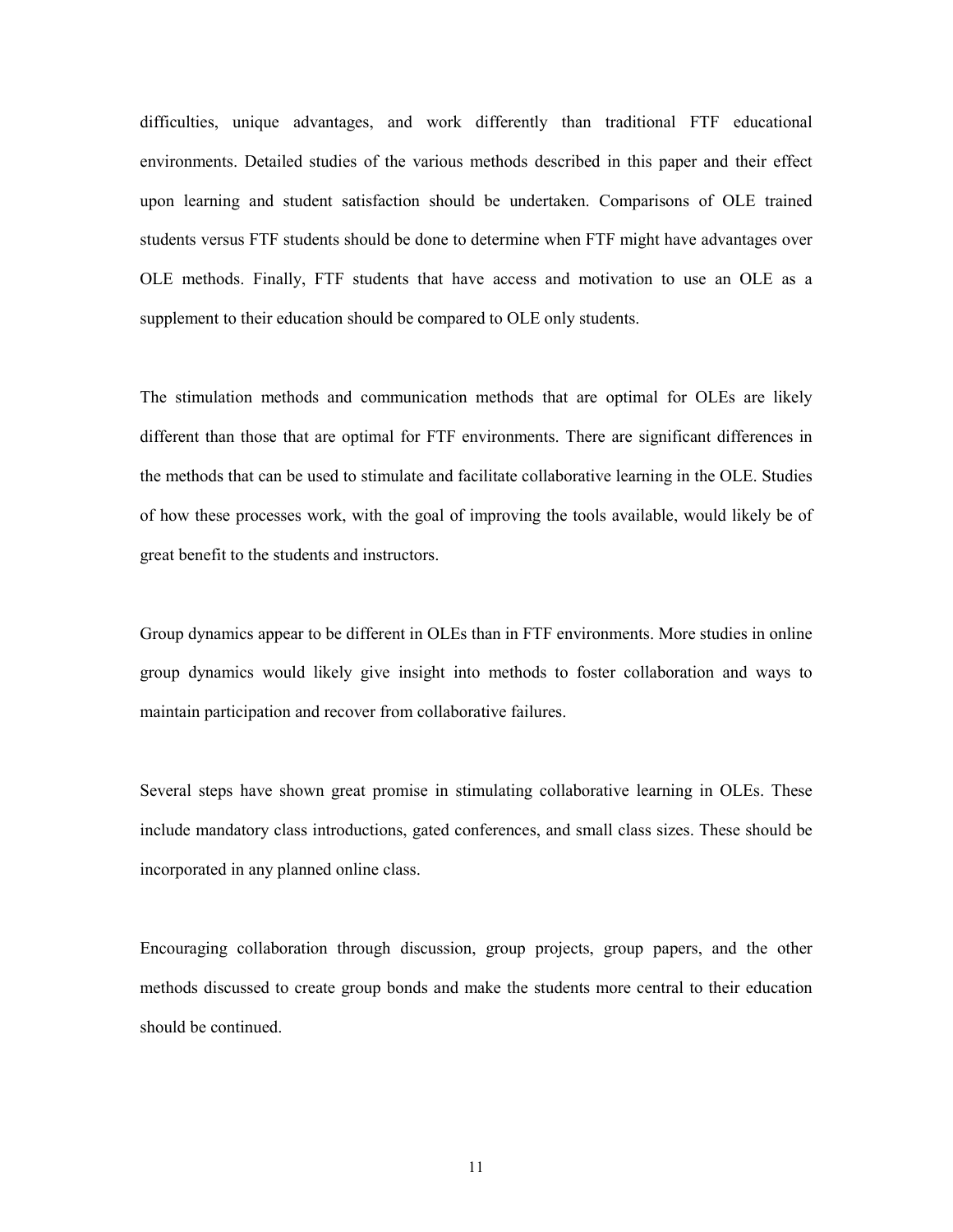Finally, OLEs are unique in the potential to closely monitor their characteristics, both in real time, and afterwards, in detail. Having better capture and analysis tools built into OLE software would make future studies much easier and more productive.

### **VIII. CONCLUSION**

Collaboration can be effectively used to improve the quality and quantity of education in online learning environments. There are numerous tools and methods that can be used to facilitate and stimulate collaboration in online education. The author has made an effort to list and define the most important of those tools and methods. These tools have evolved very recently and will continue to evolve as we learn more about how people learn in OLEs. Additionally, new methods unique to the OLE will likely develop. The OLE collaborative learning methodology is likely to evolve and make significant benefits to education, and probably to post educational business collaboration as well. Detailed studies of OLEs, comparisons with FTF methods, and experiments with new collaboration technology, as well as better monitoring and analysis tools are needed to expedite this endeavor.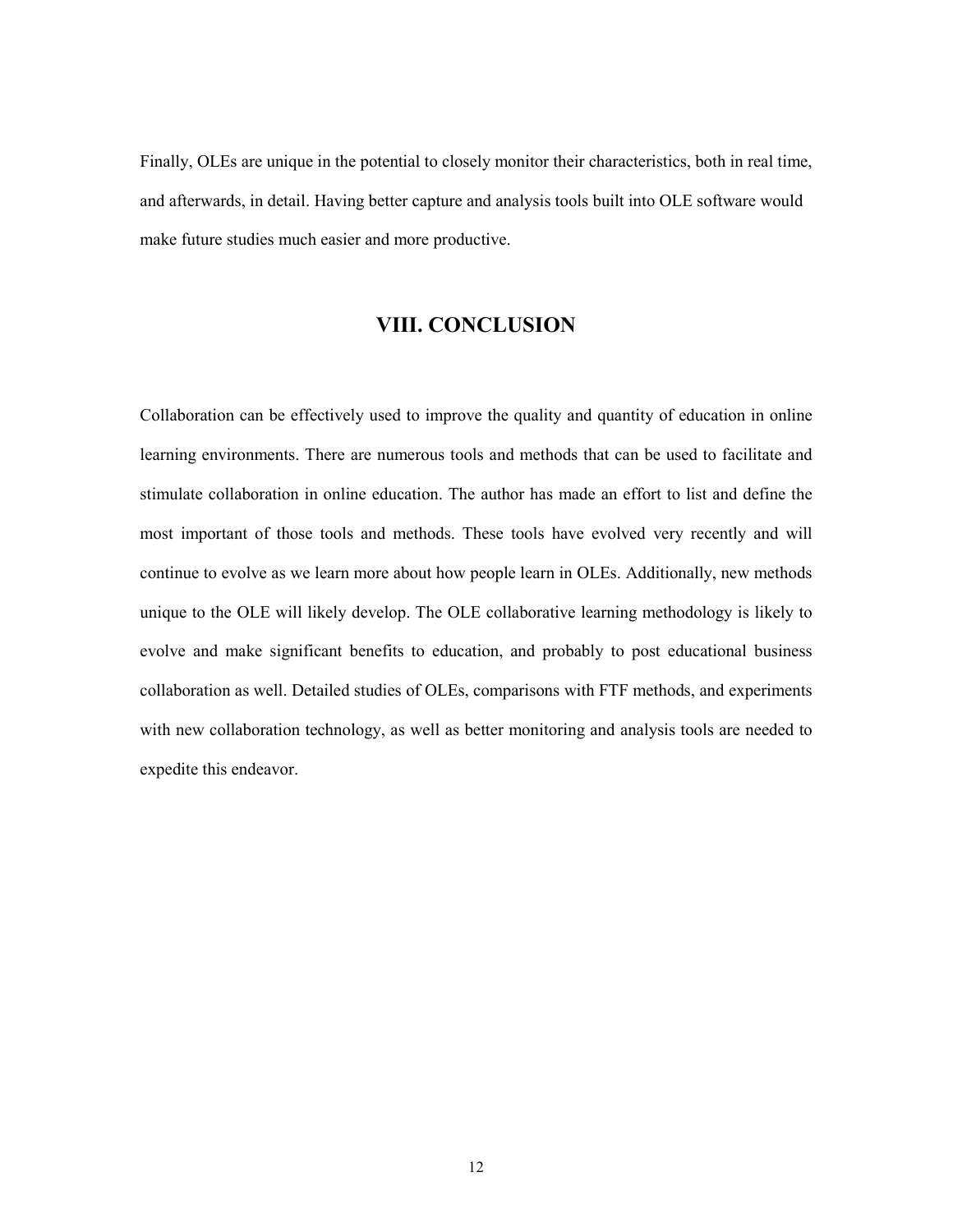## **REFERENCES**

- 1. **Hiltz, S**., Impacts of College-Level Courses Via Asynchronous Learning Networks: Some Preliminary Results, *Journal of Asynchronous Learning Networks*, Vol. 1, No. 2, 1997. Available: http://www.aln.org/alnweb/journal/jaln\_Vol1issue2.htm
- 2. **Kearsley, G.**, Distance Education Goes Mainstream, *T.H.E. Journal*, Vol. 25, No. 10, 1998. Available: http://www.thejournal.com/magazine/98/may/598trends.asp
- 3. **Dringus, L.**, Connecting Resources in Online Learning Environments, *Online Journal of Distance Learning Administration*, Vol. 2, No. 2, 1999.
- 4. **Warschauer, M.**, Computer-Mediated Collaborative Learning: Theory and Practice, *The Modern Language Journal,* Vol. 81, pp. 5, 470 – 481, 1997.
- 5. **Beaudin, P.**, Keeping Online Asynchronous Discussions on Topic, *Journal of Asynchronous Learning Network,* Vol. 3, No. 2, 1999.
- 6. **Harasim, L, Hiltz, S., Teles, L., & Turoff, M***., Learning Networks*, Cambridge, MA: MIT Press, p. 30, 1995.
- 7. **Turoff, M.**, An End to Student Segregation: No More Separation Between Distance Learning and Regular Courses, *Telelearning 99 Symposium*, Montreal, Canada, 1999. Available: http://eies.njit.edu/~turoff/Papers/canadapres/segregation.htm
- 8. **Marsden, R.**, Time, Space, and Distance Education, *Distance Education*, Vol. 17, No. 1, pp. 222 246, 1996.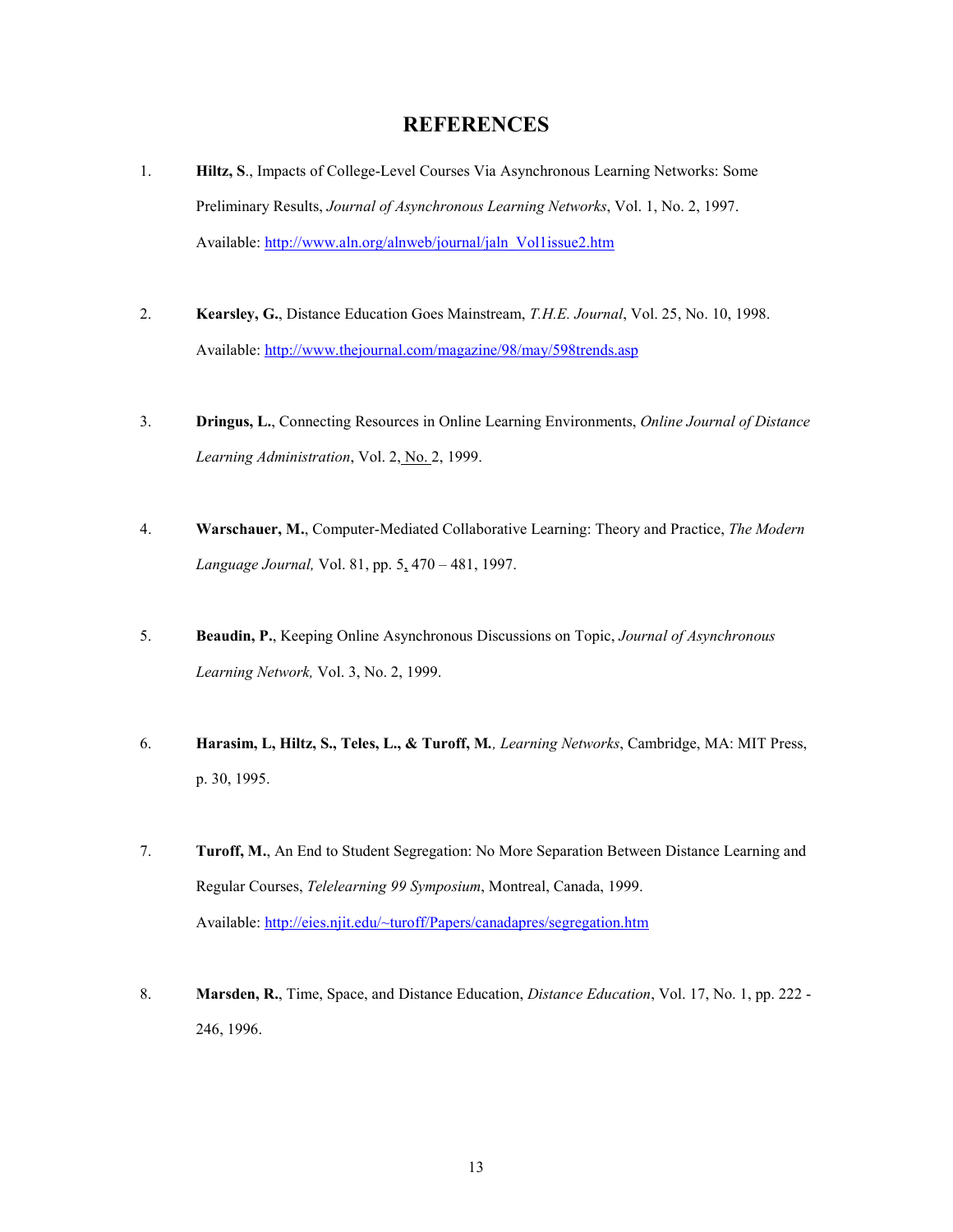- 9. **Dringus, L. and Terrell, S.**, The framework for directed online learning environments, *The Internet and Higher Education*. Vol. 2, No. 1, p. 58, 1999.
- 10. **Hiltz, S.**, Collaborative learning in asynchronous learning networks: Building Learning Communities, *Web 98 Symposium*, Orlando, Florida, 1998. Available: http://eies.njit.edu/~hiltz/collaborative\_learning\_in\_asynch.htm
- 11. **Jarvis, P.**, *Adult Learning in the Social Context,* London: Croon-Helm, 1987.
- 12. **Hiltz, S.,** *The Virtual Classroom: Learning Without Limits via Computer Networks,* Norwood, NJ: Ablex, p. 23, 1994.
- 13. **Murphy, K., Drabier, R., & Epps, M.**, Interaction and Collaboration via Computer Conferencing, *Proceedings of the National Convention for Educational Communications and Technology.* (ERIC Publication No. ED 423 852).
- 14. **Goldenberg, J.**, Virtual Learning Communities: A Student's Perspective, *Journal of Instruction Delivery Systems*, Vol. 13, No. 2, 1999.
- 15. **Dede, C.**, Emerging Technologies in Distance Education for Business, *Journal of Education for Business*, Vol. 71, No. 4, 1996.
- 16. **Stoll, E.**, An Introduction to Collaborative Learning: From Theory to Application, *Communication Education*. Vol. 45, No. 3, 1996.